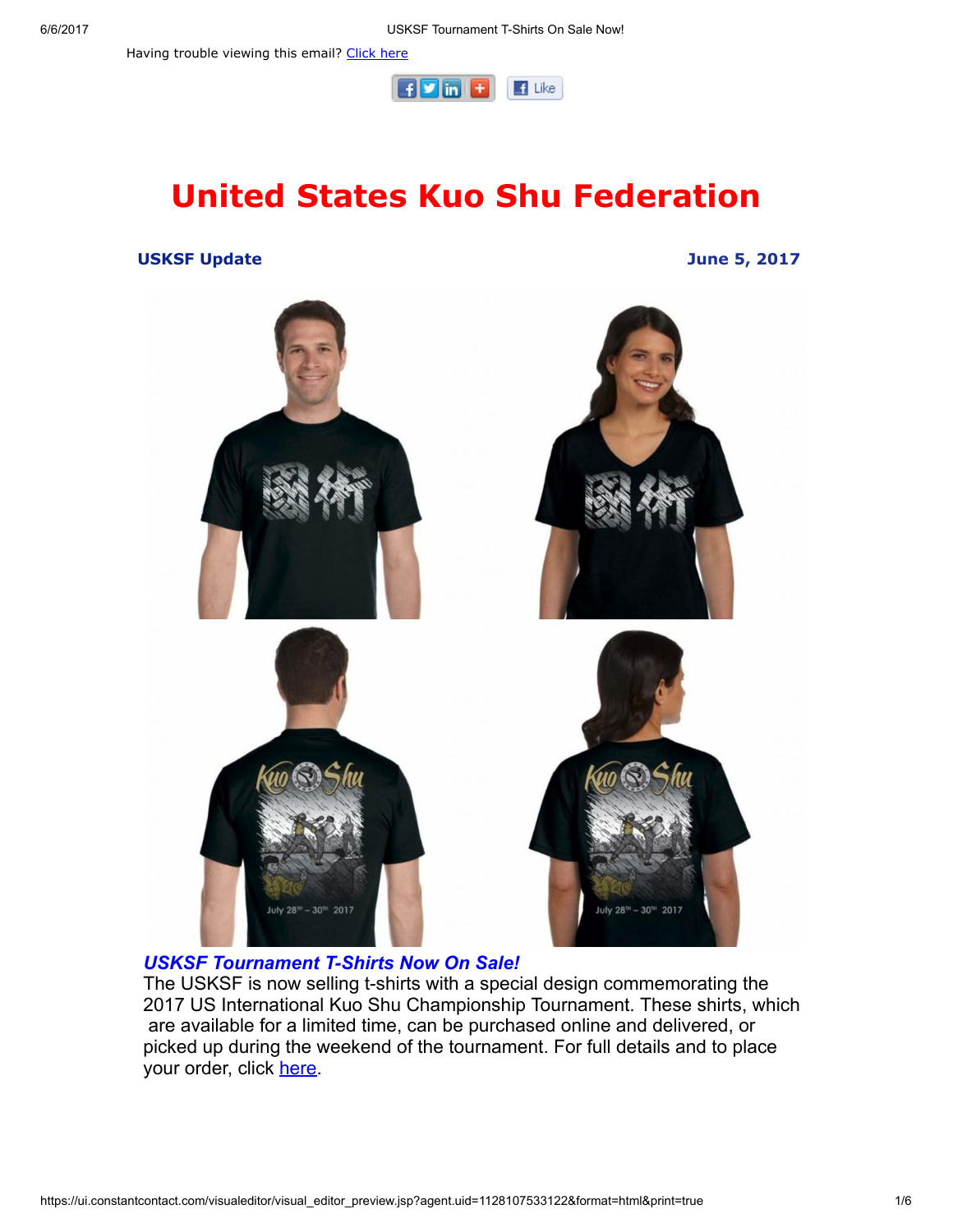

Hotel Accommodations and Transportation Requests

Rooms at the Delta Hotels Baltimore Hunt Valley Inn are still available at a discounted rate during the tournament weekend. To book your room online, click [here](http://www.marriott.com/meeting-event-hotels/group-corporate-travel/groupCorp.mi?resLinkData=Kuo%20Shu%20Championship%20Tournament%5Ebwidh%60ks1ks1a%7Cks1ks1b%60135%60USD%60false%604%607/26/17%607/31/17%607/5/17&app=resvlink&stop_mobi=yes). You can also call the hotel at 410-785-7000. Be sure to mention that you would like the discounted rate for the Kuo Shu Championship Tournament. The discounted rate for the event is USD \$135.00 per night plus taxes and fees. Act now before rooms are sold out!

If you need transportation to the tournament site from BWI International Airport, the USKSF Transportation Staff is here to help! At only USD \$10.00 per person, we offer an economical and convenient option to get to the Hunt Valley Inn. For full details on scheduling and access to our online registration system, click [here](https://usksf.org/transportation-and-accommodations/).



### Event Registration Is Open!

Registration for the 2017 U.S. International Kuo Shu Championship Tournament is now open. At this time, competitors are eligible to choose from over 280 youth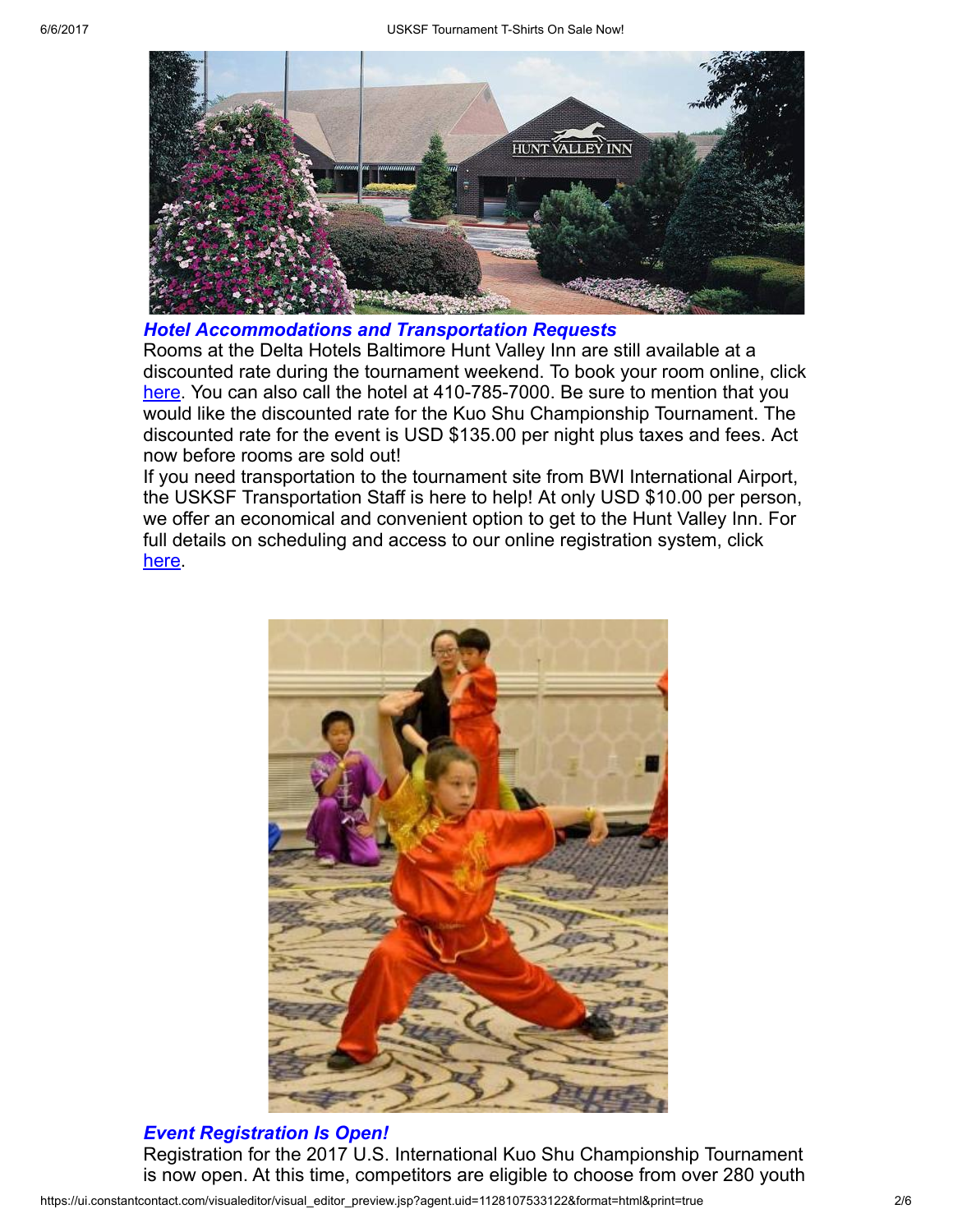and adult events for which to register, including internal and external forms, weapons, light contact, and full contact lei tai fighting. Once again, the USKSF will be sponsoring this event and holding it at the Hunt Valley Inn, a Wyndham Grand hotel located in Baltimore County, Maryland. To begin your online registration, click [here.](http://www.wu-kui-tang.com/usksf/registration/welcome.aspx) To download this year's tournament flyer, click [here](http://usksf.org/the-2017-kuo-shu-tournament-flyer-now-available/).



### Registration to Become a TWKSF Certified International Referee Closes on June 25, 2017!

From Sunday, July 23-Friday, July 28, 2017, the TWKSF will conduct an International Referee Training Course at the Hunt Valley Inn, a Wyndham Grand hotel.This course offers participants instruction in the required skills and attributes necessary to referee and judge events at USKSF and TWKSF sanctioned events, including TWKSF World Tournament competitions. The course is open to both new participants and current referees seeking to advance from Level B to Level A, or Level A referees wishing to complete a refresher course.

The deadline to register for the training course is June 25, 2017. Prior to registering, please review the detailed information below:

- The USKSF will book your hotel room for you at our special rate. You will be responsible for room payment upon check-in. Please include the name of your roommate with your registration (2 occupants per room). If you choose to room privately, please indicate that as well.
- Inform us if you are taking the course to obtain Level B (new trainees), Level A (a referee who currently holds a Level B certification), or as a Level A referee taking a refresher course.
- Include your shirt size for your official referee shirt.

To register for 2017 TWKSF International Referee Training, click [here](http://www.wu-kui-tang.com/usksf/registration/welcome.aspx).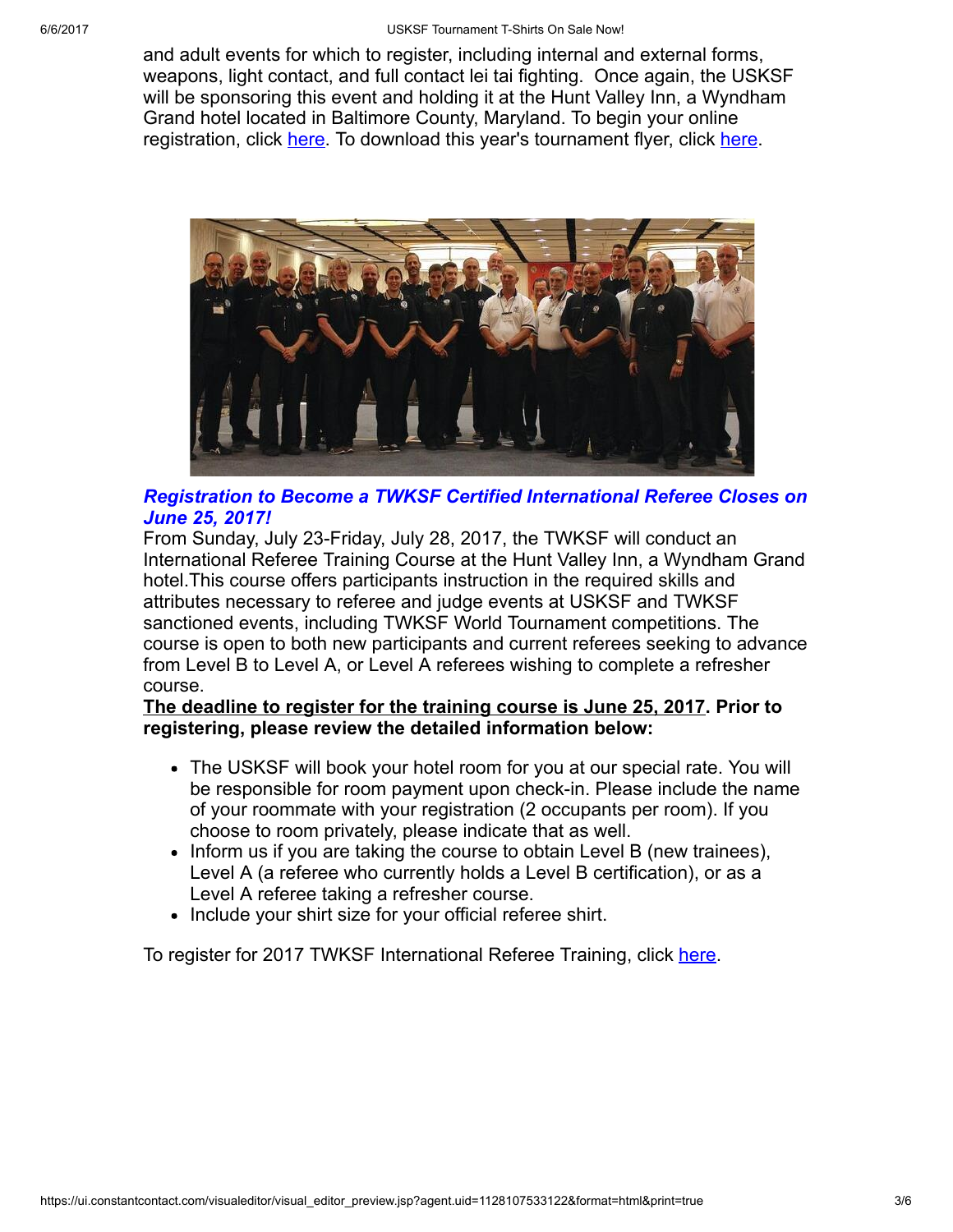

### Tournament Book Advertisements Due June 21, 2017!

The deadline for submitting program advertisements to be included in this year's collectible tournament book is June 21, 2017. USKSF program book ads are a great way to promote your school, advertise a business, or recognize a favorite competitor. For advertising rates and specifications, or to become a vendor or sponsor at our event, click [here](https://usksf.org/tournament-book-advertisement/).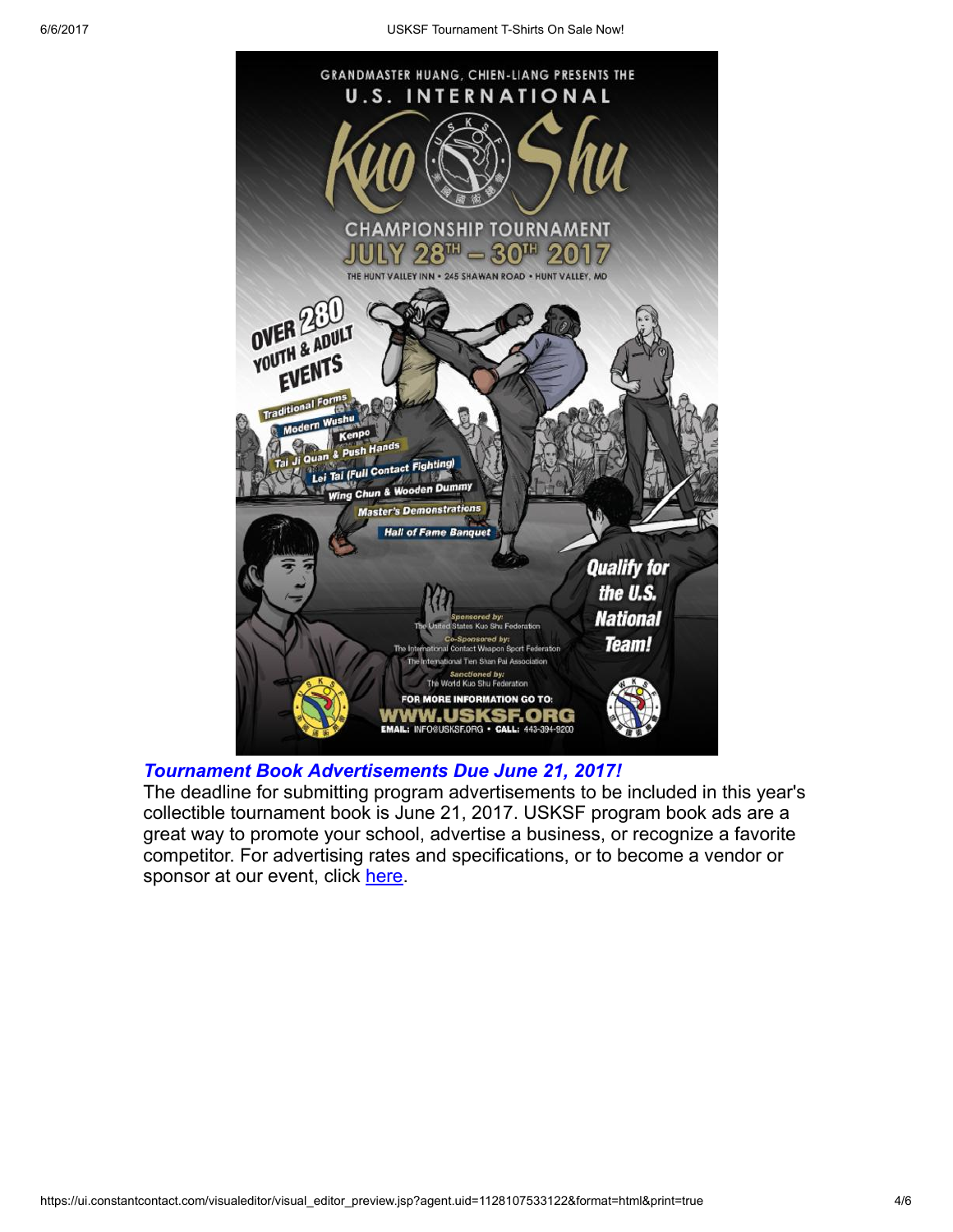6/6/2017 USKSF Tournament TShirts On Sale Now!



#### Purchase a Membership and Join the USKSF!

Did you know that USKSF members enjoy all of the following benefits?

- \$20.00 discount on your first event at USKSF tournaments
- \$10.00 discount on USKSF instructional seminars
- \$25.00 discount on TWKSF International Referee Training (initial course or renewal)
- \$20.00 discount on USKSF National Judge Certification
- Eligibility to represent the US in TWKSF World Championship lei tai competition
- free gifts with new membership

If you would like to be a member of the USKSF, it's easy! For full details on purchasing a new membership or renewing a membership, click [here.](https://usksf.org/membership/)

#### What Did I Miss?

Did you miss a previous email? Do you want to look back at some older information? Now you can! To view archived USKSF newsletters, just click [here](https://usksf.org/usksf-newsletters/). You'll be able to view and download previously published newsletters.

## USKSF on Facebook and YouTube

The USKSF is on Facebook. "Like" our page to stay up to date on the latest news and information from the USKSF.



United States Kuo Shu Federation, P.O. Box 927, Reisterstown, MD 21136-0927